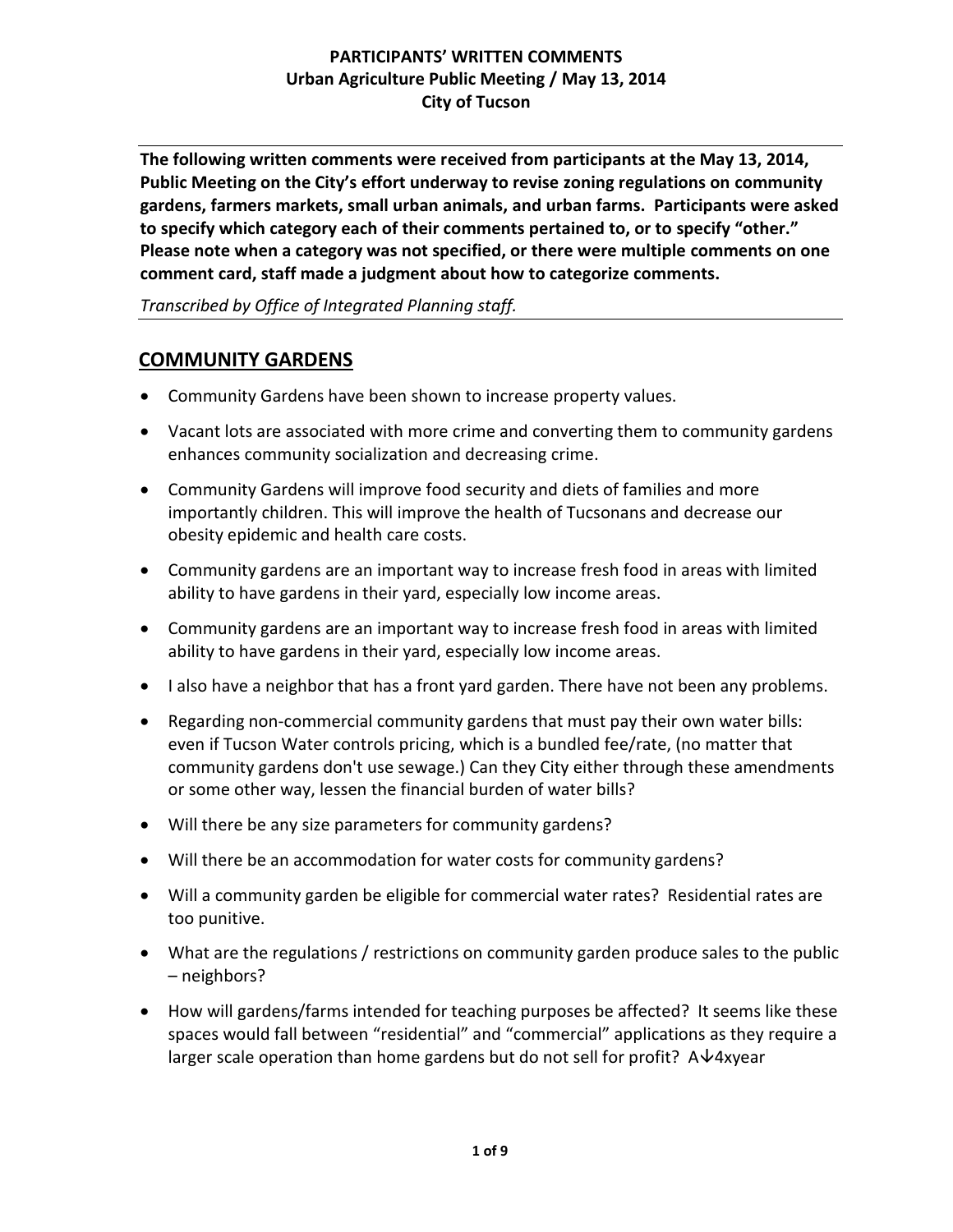# **FARMERS' MARKETS**

- Satisfying everyone is impossible but making things easier would go a long way toward food security. We are a country of life, liberty and the pursuit of happiness; let's keep it that way!
- Sales: My concerns about the current recommendations:
	- **-** the 7 am 5 pm hours of operation for farmers' markets or neighborhood sales seems restrictive given that most people work during those hours.
	- **-** *[Note: Moved second concern under "Small Farm Animals"]*
- The expansion of farmers' markets supports local growers, the local economy and increases the availability of locally grown fresh food. You can't have too many!
- Farmers' markets are valuable for many reasons especially social. [They] allow for gatherings that include activities for all ages to enhance sense of community.
- I am worried that the proposed market regulations will negatively impact markets without a strong community justification. For instance, one market in particular requires vendors to be food-related or sell items made from organic ingredients, so this includes soap and lotion. I think this and other markets would be hard-pressed to actually host 8 out of 10 produce booths. Customers have come to expect a variety of items and they ask for all of these vendors. The soap and produce vendors, for example, complement each other in a market setting, especially in Tucson where the farmers' market culture has developed organically. Allowing a market like the one I mentioned here to have 30-50% non-produce vendors at a farmers' market, especially when it would be difficult to replace them with available and regularly appearing gardeners and farmers, makes it possible for directors to run their markets realistically and does not harm the community.
- I believe the revisions posit regulating hours of operation for farmers' markets from 7 am - 5 pm. This is more restrictive than current hours, and people who work jobs during that time should be able to visit a farmers' market later during the day. If the code is addressing concerns over equitable access to fresh, locally grown food, why restrict farmer's market hours thusly?

## **SMALL FARM ANIMALS**

• I live off of Speedway and Craycroft and I have chickens as neighbors. They have been no problem at all. They are not loud, they do not smell, and they have not attracted predators. I support my neighbor's right to feed their families healthy food. I do not have the right to tell my neighbors what kind of animals they can have, and I think it's over controlling for anyone to do so. Let's support those who want to live a healthy lifestyle, and stop preventing them from doing so. PS. I do not keep chickens.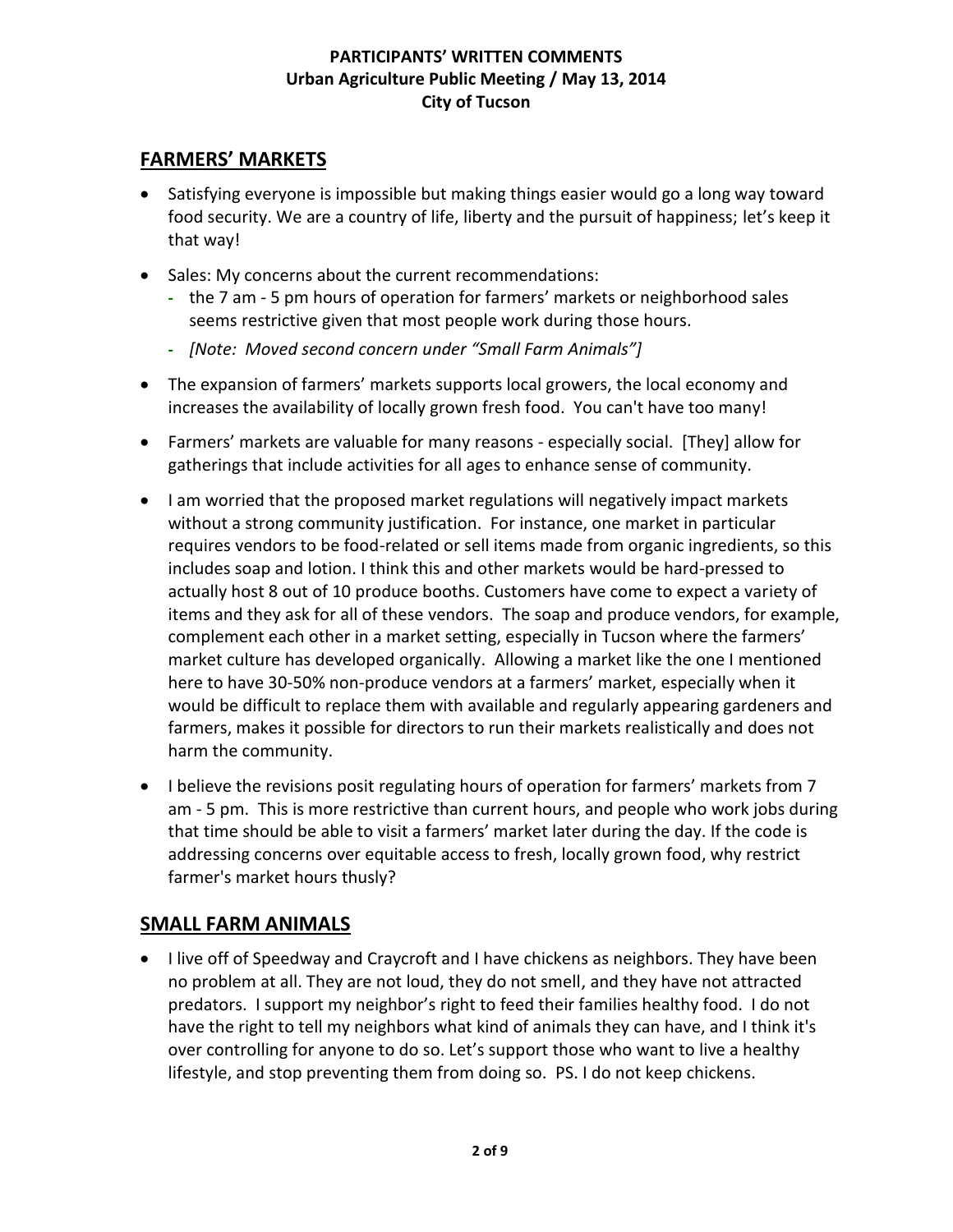#### **Small Farm Animals** *continued*

- Although I would prefer to see more than 8 [chickens] allowed, I appreciate the compromise and would prefer to trade the lower # for more protection from vindictive neighbors. Thank you for the hard work and effort.
- Keep the number of chickens to 24!
- More than 8 chickens please
- 8 chickens are not enough! A few will die readily. Increase the limit to 12, or go ahead and publish a formula.
- Does the limit of 8 chickens per house prevent the owner from also having a turkey or quail?
- The limit of 8 chickens is too few: 12 15 seems reasonable.
- Limitation of 8 chickens seems small to me. 12 would be a better number.
- Number of animals e.g., 8 chickens should be per number of sq. ft.
- The reduction in fowl numbers allowed also seems restrictive. It seems that more consultation should take place on this with community members involved in animal husbandry.
- 8 domestic fowls are going to hamper a family's ability to have enough food. The average chicken produces 240 - 260 eggs per year. Now the family butchers 3 of these chickens. It will take 20 - 22 weeks for a replacement pullet to replace the egg laying ability of the hen butchered. Apache Junction this past week that is more reasonable and says 2 chickens for every so many feet, I believe it's 2000 or 5000 sq. ft.
- Limiting a home flock to 8 is unnecessarily restrictive at many times of the year 8 chickens wouldn't be laying enough eggs to even supply a small family. 24 hens limit has been very reasonable and should be continued.
- Re: The poultry distance limit from another house Should be referring to the main house, not studios, guest homes, back lot rentals, etc. The intent should be to make it easier to keep backyard poultry, not make it more difficult.
- Even 8 chickens can be kept inhumanely in a coop, and I would prefer to see more chickens allowed with minimum space requirements.
- Cual es la & espuerta a la limitacion a-tener solamente 8 gallianas por casa y que hacar para aumentar el limite a 12. *English translation: What is the answer to the limitation of having only 8 chickens/dwelling and what can be done to increase the limitation?*
- Generous allowances should be made for small farm animals and chickens. Many reasons support this – environmental, economics, health, and social.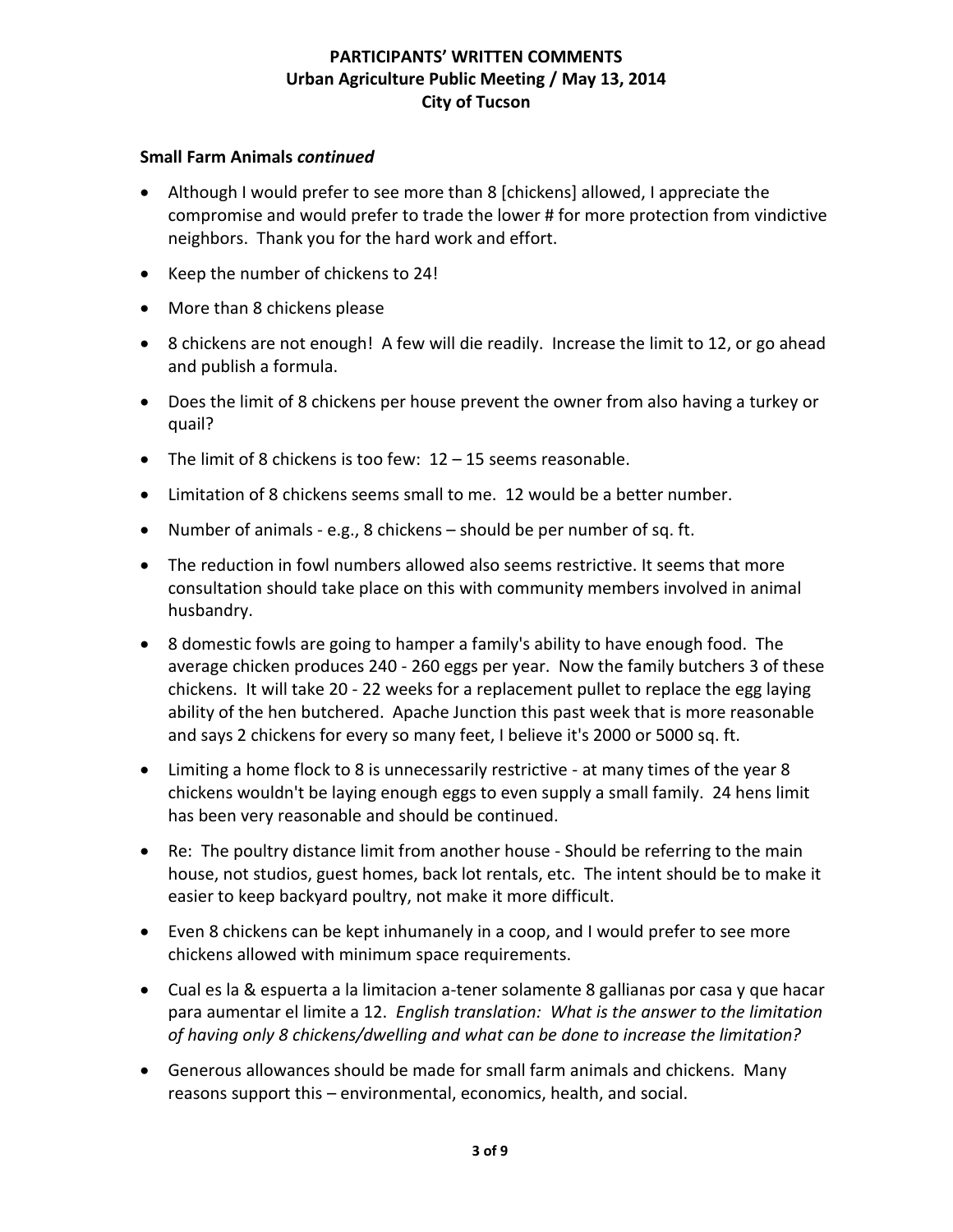#### **Small Farm Animals** *continued*

- *Required Setbacks:* Currently the setback for an animal shelter, coop in particular, is 20 ft. from the property line and 50 ft. from the neighboring house. I believe that setbacks of this amount are a barrier to growing one's own food. If the property line has an existing cement block wall, there should be the ability to use the wall as one side of the structure and no property setbacks. If there is no permanent fence structure I would be supportive of an increased setbacks of the proposed 6 ft. with the addition of a "screen" if completely open access. I don't believe the 50 ft. setback is realistic at all in small city properties
- Is the 50 ft. from property line for chicken coops going to be changed? I have a regular size lot and an established garden on part of my yard and only have room along my property line.
- How are you addressing corner lots?
- Re: The poultry distance limit from another house, should be referring to the main house, not studios, guest houses, back lot rentals, etc. The intent should be to make it easier to keep backyard poultry, not make it more difficult.
- Will someone's particular zoning dictate the number of animals as it does now?
- Generous allowances should be made for small farm animals and chickens. Many reasons support this - environmental, economics, health and social.
- Will current people's chickens be grandfathered in, or will they be made to reduce their numbers?
- Dropping the nuanced version of how many animals are allowed seems to be a mistake. Lot sizes make a difference. If the goal of this process is to more accurately address issues of zoning, ignoring lot size loses that accuracy.
- I think the placing of a coop should be reconsidered so it is not 50 ft. from the line.
- Can the chicken run go to the property line if the coop is away from the line?
- Require full enclosure of domestic fowl for their protection. No permits should be required for coops.
- Is the coop the place where chickens primarily reside or does it include the adjacent pen where we let them roam when we're home?
- In an effort to have very happy and healthy 3 chickens, I let them free range the entire yard, and they sleep most safely from neighborhood dogs in a very tall tree. All adjacent neighbors have chickens as well! Would this be allowed?
- A dog barks at 100 dBA and hen squawks at only 65 dBA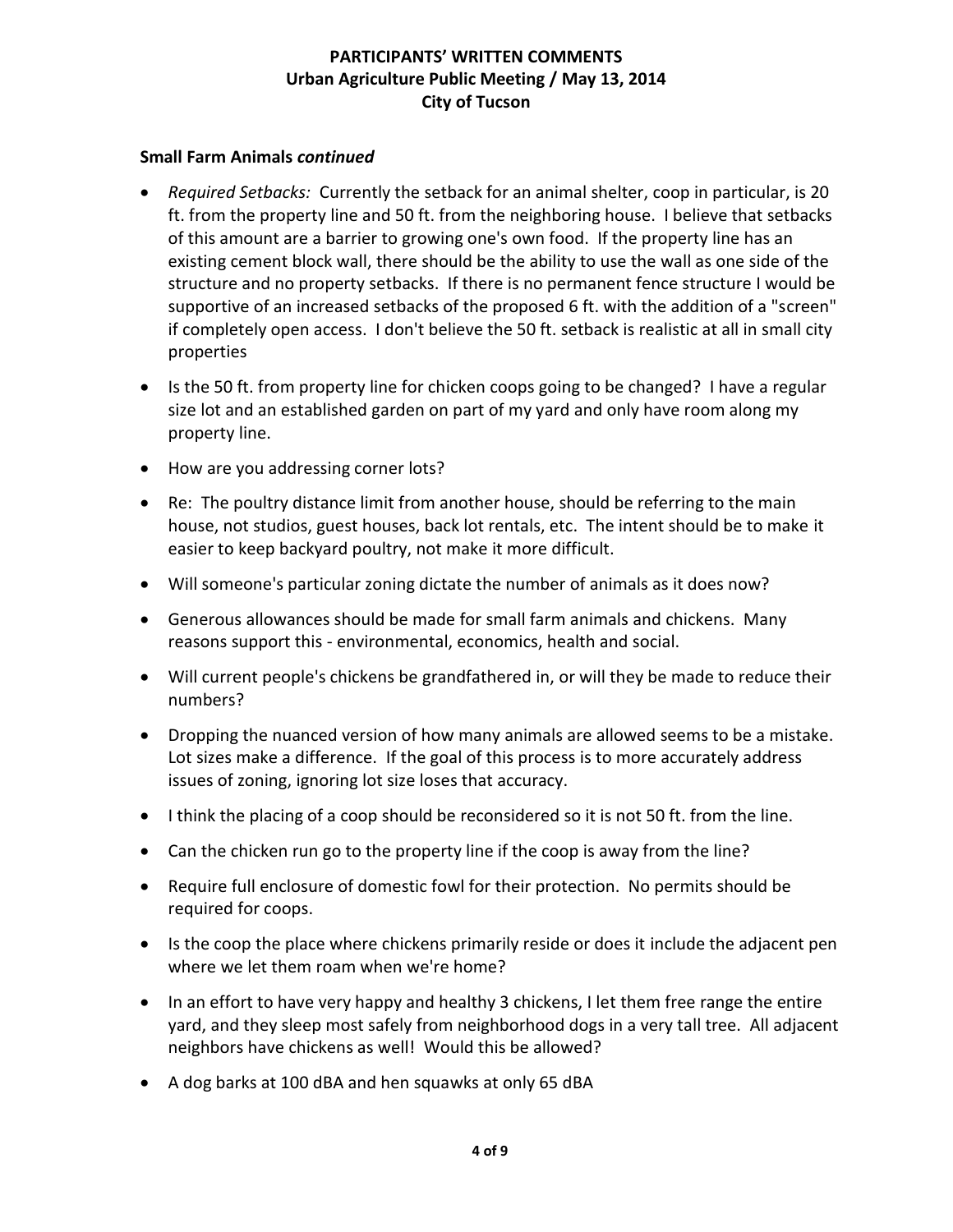#### **Small Farm Animals** *continued*

- You can't use commercial studies or studies from Asia to measure any negative effects of chickens in backyards in Tucson home.
- Having chickens is not different than having other pets.
- Could you tag chickens the same way we tag dogs? The comment tonight that dogs and cats are regulated (implying they are successfully regulated and not a nuisance) begs the question. And anyone who lives here knows cats are a nuisance.
- Small animals provide psychological benefits to owners, food security, economic security, environmental benefits with less food waste going to sewer and landfills, and less pests as chickens eat them.
- What resources were used to create the standards and regulations and evidence that more animals are of a public health or social problem?
- There is a concern about chickens raised with insufficient room (minimum area per animal?), and what to do when they become old and unproductive - slaughter standards.
- If you sell eggs does it have to go through the health department?
- My question or concern is about roosters if the chicken coops are allowed and the people/citizens start raising their own for eggs etc. Knowing some will be born roosters. How long of a time will they have to get rid of them (roosters)? I do NOT wish for the rooster laws to change!! They crow all day and the people don't care. I have had to call the police half a dozen times in the past years to get rid of them. Will their upkeep be monitored at all?
- Are roosters allowed outside of city limits?
- Rooster concern. Do not want them in City limits.
- Will roosters ever be allowed within city limits? meat production would be difficult without them.
- What are the regulations regarding dwarf dairy goats?
- If someone has a very large urban lot, why shouldn't they be allowed to have a full size goat?
- Some sheep are smaller breeds and there should be inclusion just as there is for "dwarf/miniature" goats.
- I think if I want to support my family and this form of support creates happiness. Then why regulate my constitutional right in my pursuit of happiness?
- If my residentially-zoned single lot is multi-acre, is there a process to seek allowance for greater numbers of small farm animals?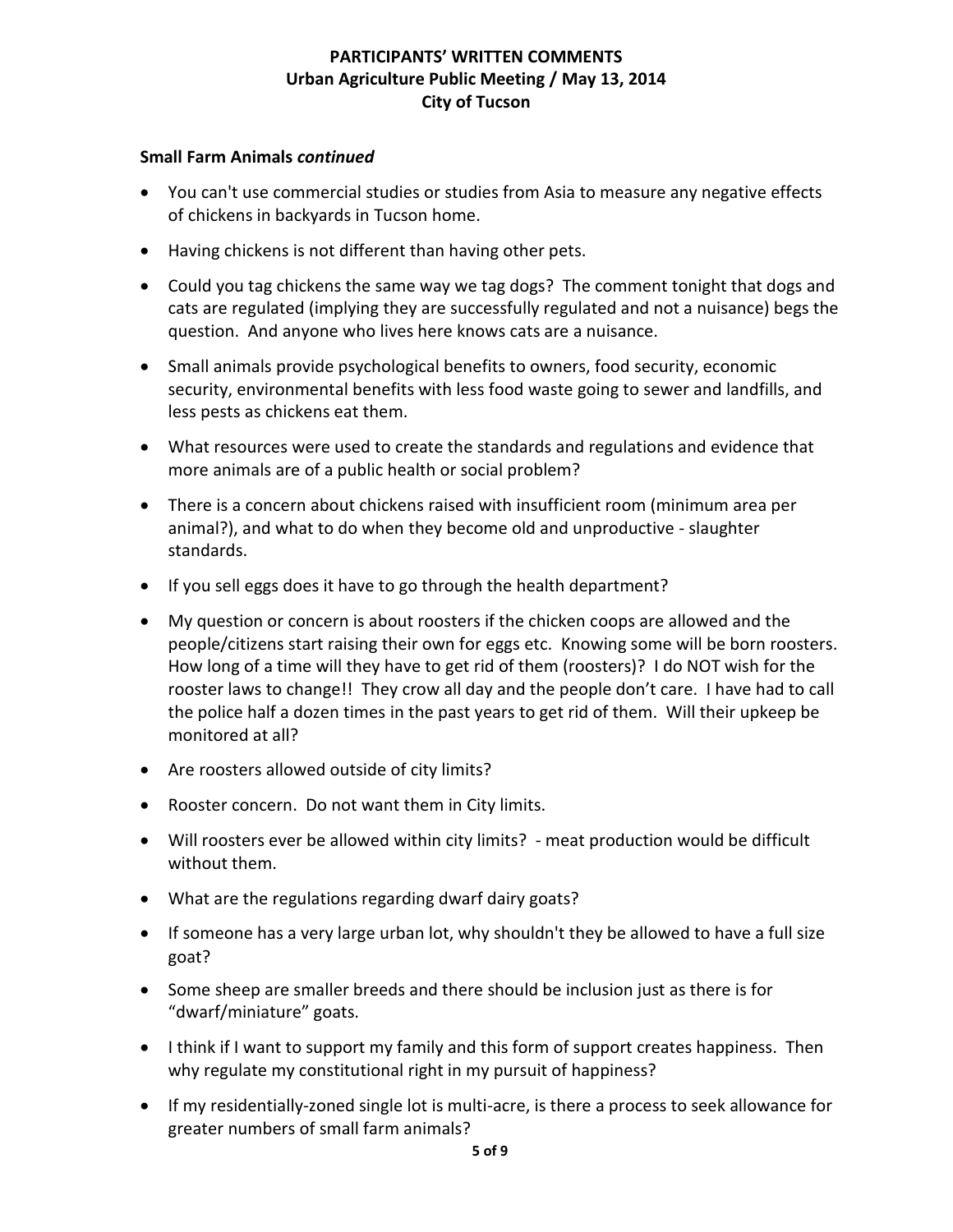#### **Small Farm Animals** *continued*

- What animals are considered "fowl" in the proposed ordinance? Chickens, ducks, turkeys, quail
- What health concerns were taken into account when considering small animals? (ie) waste, flies, mosquitoes, SARS, Bird Flu, West Nile Virus, smell
- How will you enforce the new standard since the current code is violated i.e. dog owners don't clean up after their animals, people have chickens now in violation of code.

# **URBAN FARMS**

- I want to build a large ferret cage, what are the setback requirements?
- I want to breed rabbits; how far away from my property line must I locate the structure?
- Urban farms should be allowed/encouraged.
- Rainwater harvesting to support the agriculture needs to be subsidized.
- Many dwellers in the county notable in wildcat development state restrictions on agriculture as a reason for leaving the city. I would recommend doing outreach w/the county and county dwellers (notably Summit Neighborhood) as part of this work. Additionally, "urban agriculture" is not a new concept, please network with the area's native communities for advice on how to live off the land sustainably & make sure regulations aren't arbitrary.
- Problem Homeowner wants to have more animals on lot than allowed and/or wants to have farm sales on weekends in excess of 4/year. Solution- A variance is suggested under a DDO process. Problem- Urban Ag has a small profit margin plus DDO cost hundreds of dollars = People choosing to break these rules to create a viable livelihood.
- Are these regulations only for permanent structures? If the greenhouse is designed to be used for season extension only & will be taken down (during peak season when food is in ground) does it fall within these restrictions?
- I am so grateful to the small farmers within our city limits who are trying to earn a living growing fresh produce for our community. They deserve our praise, support and less restrictions on their livelihoods. We need many more of them
- \*\*Please ensure a viable path from amateur  $\rightarrow$ professional. There should be no obstacles between a high school student (ie) growing a large garden who then graduates and moves towards a consistent commercial basis of selling to neighbors, farmers markets, etc. \*\*Yes! enable the home occupation of urban farmer! As many of us are losing our jobs in this economy, we need something human to fall back on!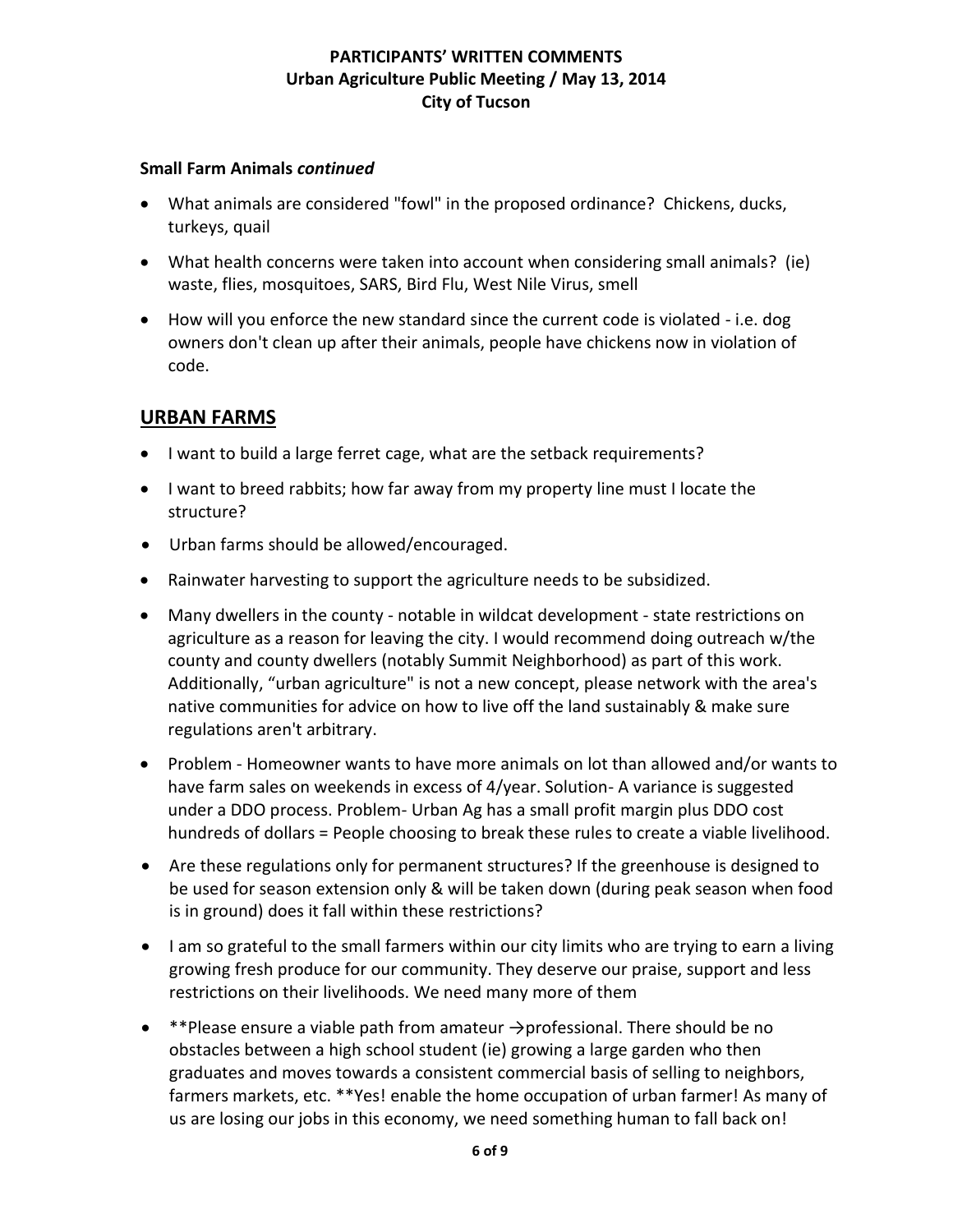#### **Urban Farms** *continued*

- One of the true gems of our central city is the University of Arizona's Campus Agricultural Center on North Campbell Avenue at Allen Rd. This farm is well-established and a terrific oasis - it is an ideal example of the benefits of an urban farm in an urban area.
- Referring to farming in the front garden, are there restrictions on structures such as screens, wire & shades?
- Our large property/garden is adjacent to a city well that is operable but not actively being used to serve the public. It is maintained and flushed 2 times per year. Can we gain access to this well to use for the garden?
- Will the city expand access to recycled/effluent water? -- i.e., build more distribution.
- How is a greenhouse defined? Does an open caged raised bed with summer white shade cloth fit this definition? 11' tall at highest point

# **OTHER**

- *Zoning Concerns:* There are large parcels west of the freeway along Cottonwood, Silver Lake, La Cholla that consist of 2.5 acres or greater that have horses, sheep and goats zoned R1 not RH or SR. The city should look at rezoning those areas.\
- *Food Distribution:* Loading zones are restricted to "commercial or government plates." Small farms often use passenger vehicles for restaurant deliveries & deserve space. 7 day "Hubs" would facilitate distribution. Please keep regulations minimal.
- *Growing Own Produce:* I really value being able to grow my own veggies and eggs and purchase other garden products from my neighbors. This is a major source of food for my family.
- *Eating Fresh:* Front yard gardens, back yard gardens, why can't the city promote the eating of fresh foods you grow? Discussion about low income, urban folks living in a food desert can be offensive because you don't have to be poor to understand fresh food tastes good. Why can't the city favor more gardens?
- *Pursuit of Happiness:*I think if I want to support my family and this form of support creates happiness. Then why regulate my constitutional right in my pursuit of happiness?
- *Composting:* If managed properly, compost should have no smell and have no consequence to adjacent neighbors. Compost piles should have no setback requirements.
- *Compost:* How will compost & materials used for gardens be controlled i.e. left in alley? If well cared for, not a problem.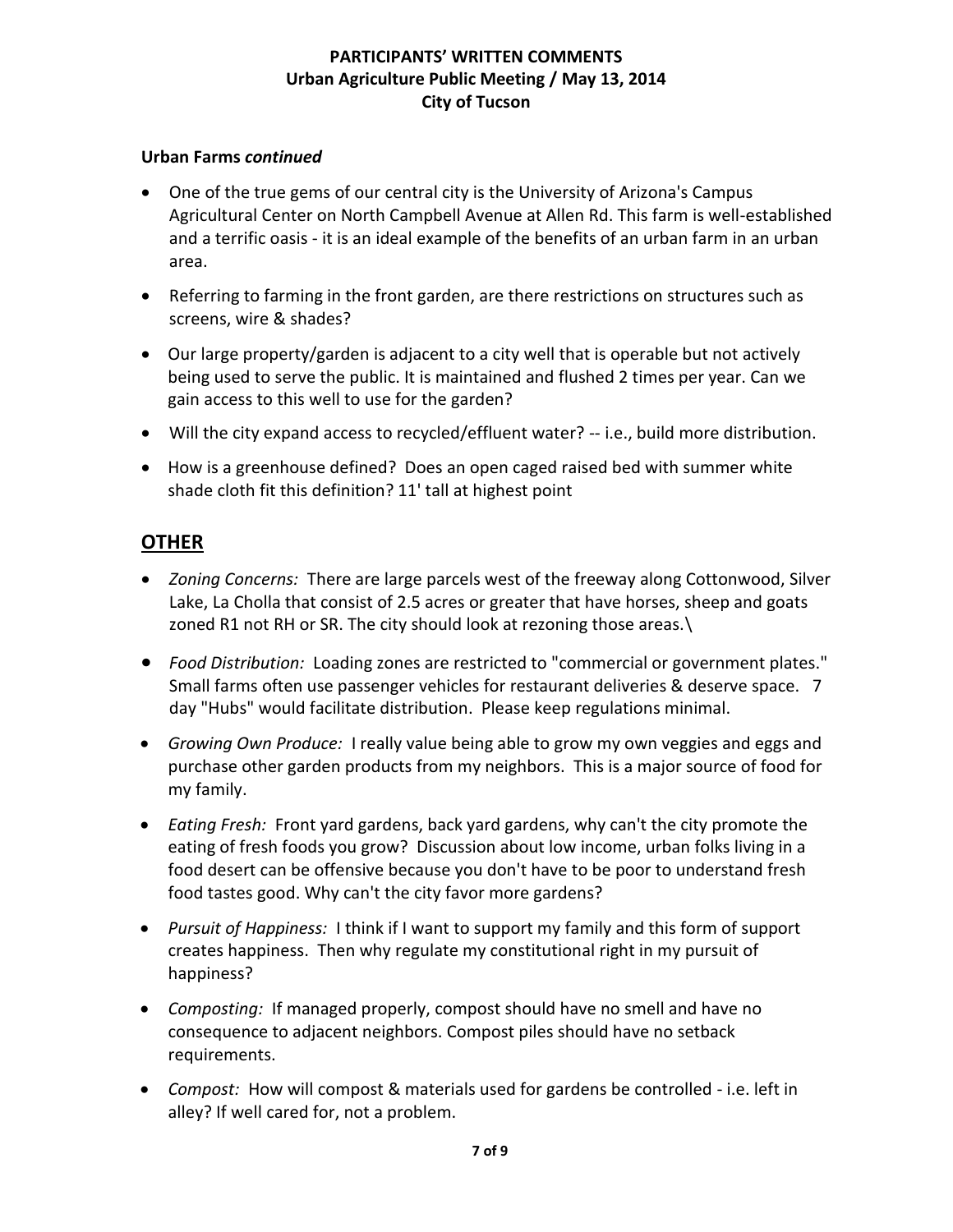### **Other** *continued*

- Would they be willing to allow a neighborhood compost (maybe isolated….)?
- *Composting Toilets:* How will composting toilets be regulated? Do they fall under the sustainable goals? It seems they should, especially given drought, and it should be made easier to install them, not more difficult.
- *Home-composting System:* If a backyard cannot maintain a home-composting system due to codes on distance from property lines, smell, or neighbors' discontent, what can the City do for these people who generate so much kitchen/yard waste?\
- *HOA's & CCR's:* Since HOA's & CCR's supersede the proposed plan, can we start an HOA or CCR to allow large farm animals or more small farm animals than proposed?
- *Wildlife in Urban Areas:* Coyotes have been dining on cats in my neighborhood for years. I think they would prefer a poor unfortunate cat over cucumbers & tomatoes being grown in the front yard...Just sayin'... Could you send your coyotes to my
- *Large Animals:* Some people have been concerned that they will lose their large animals if these changes pass. I want to make sure folks that keep large animals will be grandfathered in.
- *Venomous Animals:* Could further clarify be provided regarding raising/using venomous animals (i.e., honey bees) for production or crop pollination?
- *Public Health:* Have you considered whether people may pursue capturing storm runoff to water their plants? With freedom to grow and sell produce comes responsibility to make sure produce is free of heavy metal contaminates. Are you considering how mosquitos & other arthropods may promulgate disease because of standing water and irrigation? is this something that should be, could be, already is addressed?
- *Water Harvesting:* Can the water harvesting tank be situated within 6 feet of the property line?
- *Green House, Chicken Coop:* For large lots (2 acres+) w/neighbors >200' away, can more generous/expensive facilities, more chickens, etc. be allowed?
- *Gleaning:* Re: Urban Agriculture definition is gleaning of edible trees included in the definition?
- Gleaning?
- *Urban Ag Definition:* Please consider adding gleaning to this definition of urban ag as it exists in Plan Tucson
- *Definitions:* What are the working definitions?